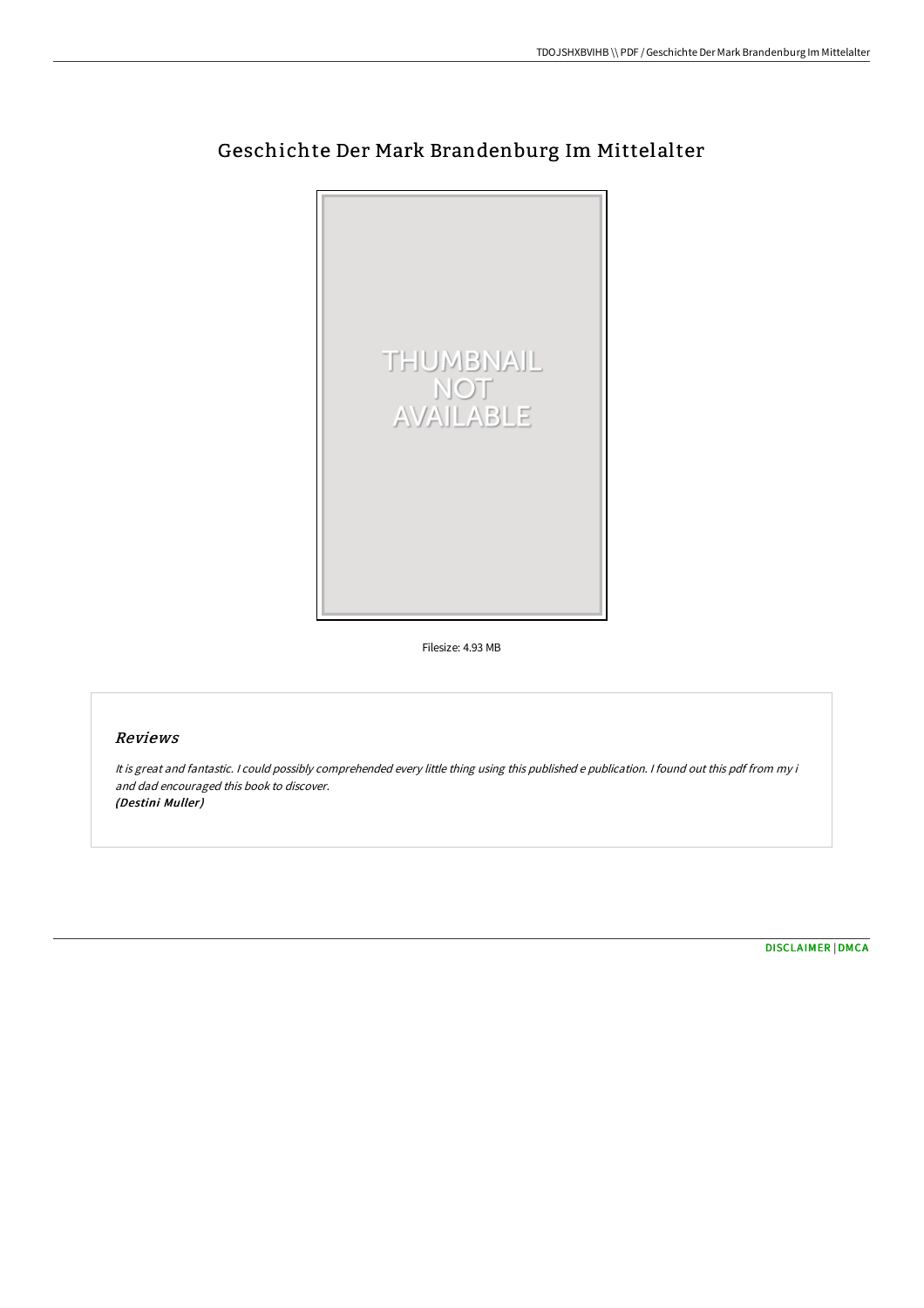### GESCHICHTE DER MARK BRANDENBURG IM MITTELALTER



**DOWNLOAD PDF** 

RareBooksClub. Paperback. Book Condition: New. This item is printed on demand. Paperback. 32 pages. Original publisher: Hampton, Va. : National Aeronautics and Space Administration, Langley Research Center, 1990 OCLC Number: (OCoLC)65174776 Excerpt: . . . the data was given by the equation 21. 2 (3.4) Stl 0. 212 1 Reoo. D) For a Reynolds number of 80, this equation yields St1 0. 1558. As shown in table 1, the computed values of St1 are very close to the experimental value in all cases. The largest deviation is 3. 47 and most of the values are within 2 of the experimental frequency. Therefore, the primary vortex-shedding frequency in the wake is well-predicted with either set of boundary conditions. Plots of the time history of the pressure and the resulting frequency spectrum at the selected point in the wake flow from the finite-difference calculations are shown in figure 4 for both sets of boundary conditions. The corresponding plots for the fully-spectral calcu-lations with characteristic boundary conditions are shown in figure 5. As shown in figure 4, the solution with primitive-variable boundary conditions produces a low frequency which is not seen in the spectrum from the calculations with the characteristic boundary condi-tions. This frequency is not a subharmonic of the primary shedding frequency and was not found in any of the solutions using any of the three codes when characteristic bound-ary conditions were employed. Furthermore, the amplitude of the secondary frequency remained relatively constant at all locations for which the spectrum was computed, including a location 10 diameters upstream of the cylinder. At this point, the amplitude of the primary shedding frequency was significantly lower than in the wake so that the secondary frequency was the dominant frequency in the signal. These factors suggest that the secondary frequency is...

B Read Geschichte Der Mark [Brandenburg](http://techno-pub.tech/geschichte-der-mark-brandenburg-im-mittelalter.html) Im Mittelalter Online h Download PDF Geschichte Der Mark [Brandenburg](http://techno-pub.tech/geschichte-der-mark-brandenburg-im-mittelalter.html) Im Mittelalter